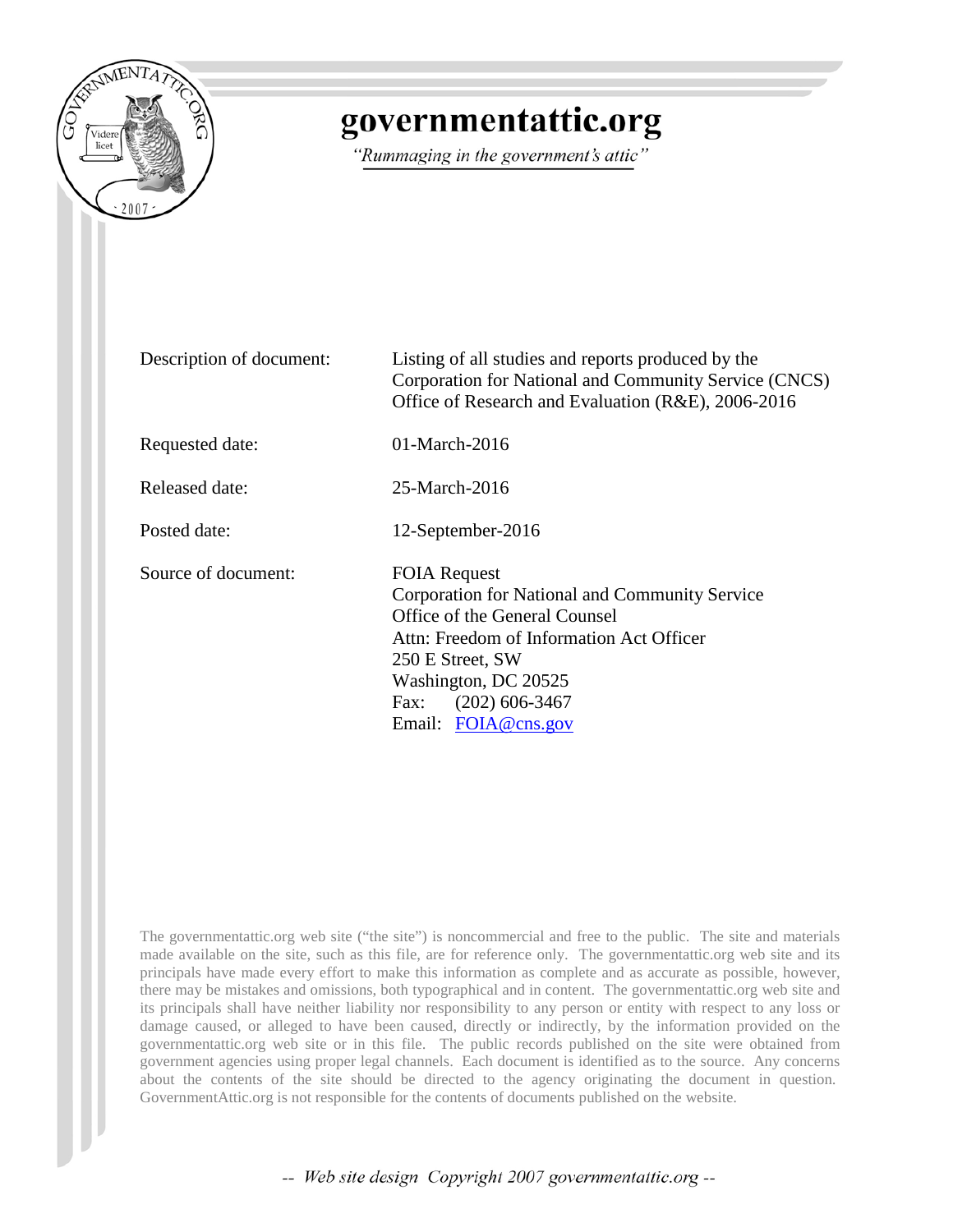## **Corporation for National and Community Service**





March 25, 2016

**Via email** 

Re: Freedom of Information Act Request # 2016-15

This letter is a response to the Freedom of Information Act (FOIA) request that the Corporation for National and Community Service (CNCS) received from you on March 1, 2016. You asked for "a listing of all studies and reports produced by the CNCS Office of Research and Evaluation from January 1, 2006 through the present."

Your request is granted in full; I have attached an Excel spreadsheet that lists all of the studies. Nothing has been withheld from the record, and there is no fee for this response.

If you have any questions, please feel free to contact me at (202) 606-6747.

Sincerely,

Stephanie A. Soper FO IA Officer

Enclosure: spreadsheet of CNCS research studies since January 1, 2006

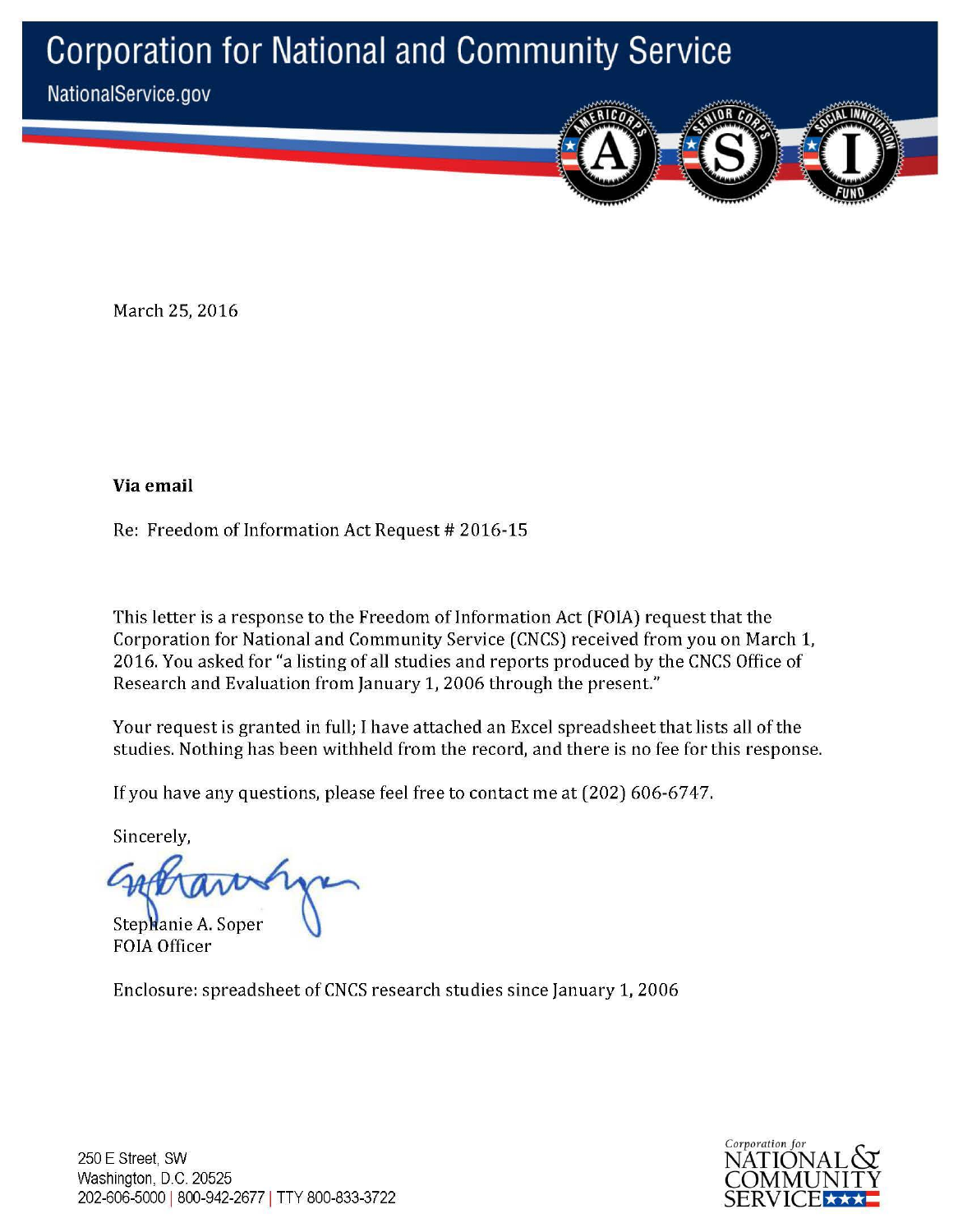| <b>Report Title</b>                                                                                                                              |      | <b>Report Type</b>          |
|--------------------------------------------------------------------------------------------------------------------------------------------------|------|-----------------------------|
| Solutions for Youth: An Evaluation of the Latin American Youth Center's Promotor Pathway Program                                                 | 2016 | Grantee-produced Report     |
| Encouraging Nonretirement Savings at Tax Time: Final Impact Findings from the SaveUSA Evaluation                                                 | 2016 | Grantee-produced Report     |
| Outcome Evaluation: Minnesota Reading Corps PreK Program                                                                                         | 2015 | <b>CNCS-produced Report</b> |
| School Turnaround AmeriCorps National Evaluation: Year 1 Final Report                                                                            | 2015 | <b>CNCS-produced Report</b> |
| AmeriCorps Alumni Outcomes Summary Report                                                                                                        | 2015 | <b>CNCS-produced Report</b> |
| AmeriCorps Alumni Pilot Outcomes Study: Findings on Cultural Competency and Diversity Skills                                                     | 2015 | <b>CNCS-produced Report</b> |
| The SIF's Impact on Strengthening Organizational Capacity                                                                                        | 2015 | <b>CNCS-produced Report</b> |
| Meta-Synthesis of Evaluations across the SIF: Interim Report                                                                                     | 2015 | <b>CNCS-produced Report</b> |
| Issue Brief #1: Partnering for Success in the Social Innovation Fund                                                                             | 2015 | <b>CNCS-produced Report</b> |
| Issue Brief #2: Building SIF Subgrantee Capacity for Scale, Evidence, and Impact                                                                 | 2015 | <b>CNCS-produced Report</b> |
| Issue Brief #3: Using Data to Improve SIF Programs: Lessons from Practitioners                                                                   | 2015 | <b>CNCS-produced Report</b> |
| Issue Brief #4: Evidence of Organizational Change among SIF Grantees                                                                             | 2015 | <b>CNCS-produced Report</b> |
| Stakeholder Perspectives on the Current State of the Pay for Success Field: CNCS Process Evaluation of the<br>Social Innovation Fund PFS Program | 2015 | <b>CNCS-produced Report</b> |
| Special Topics Brief: Pay for Success Financial Mechanisms                                                                                       | 2015 | <b>CNCS-produced Report</b> |
| Special Topics Brief: Service Provider Capacity Building for a PFS Project                                                                       | 2015 | <b>CNCS-produced Report</b> |
| National Service Systematic Review and Synthesis of National Service Literature                                                                  | 2015 | <b>CNCS-produced Report</b> |
| Knowledge Management: Economic Opportunity State of the Practice Report                                                                          | 2015 | <b>CNCS-produced Report</b> |
| Knowledge Management: Economic Opportunity State of the Science Report                                                                           | 2015 | <b>CNCS-produced Report</b> |
| Knowledge Management: Education State of the Practice Report                                                                                     | 2015 | <b>CNCS-produced Report</b> |
| Knowledge Management: Education State of the Science Report                                                                                      | 2015 | <b>CNCS-produced Report</b> |
| The Social Innovation Fund: Pioneering an Evidence-Based Investment Model                                                                        | 2015 | <b>CNCS-produced Report</b> |
| Report on Veterans and Military Families and the Corporation for National and Community Service                                                  | 2015 | <b>CNCS-produced Report</b> |
| Volunteering and Civic Life in America 2015                                                                                                      | 2015 | <b>CNCS-produced Report</b> |
| AmeriCorps Partnership and Collaboration Survey: Technical Report                                                                                | 2015 | <b>CNCS-produced Report</b> |
| Are We Where We Need to Be? Assessing the Relationship between AmeriCorps State & National Grantees<br>and Community Need                        | 2015 | <b>CNCS-produced Report</b> |
| First Report of the National Evaluation of RSVP Volunteers                                                                                       | 2015 | <b>CNCS-produced Report</b> |
| Do we know what we want from you? Designing an Organizational Capacity Model for Senior Corps<br>Grantees                                        |      | <b>CNCS-produced Report</b> |
| An Analysis of the Effects of an Academic Summer Program for Middle School Students                                                              |      | Grantee-produced Report     |
| Mobilizing Volunteer Tutors to Improve Student Literacy: Implementation, Impacts, and Costs of the<br><b>Reading Partners Program</b>            |      | Grantee-produced Report     |
| Cumberland Family Medical Center: Year 1 Evaluation Report                                                                                       | 2015 | Grantee-produced Report     |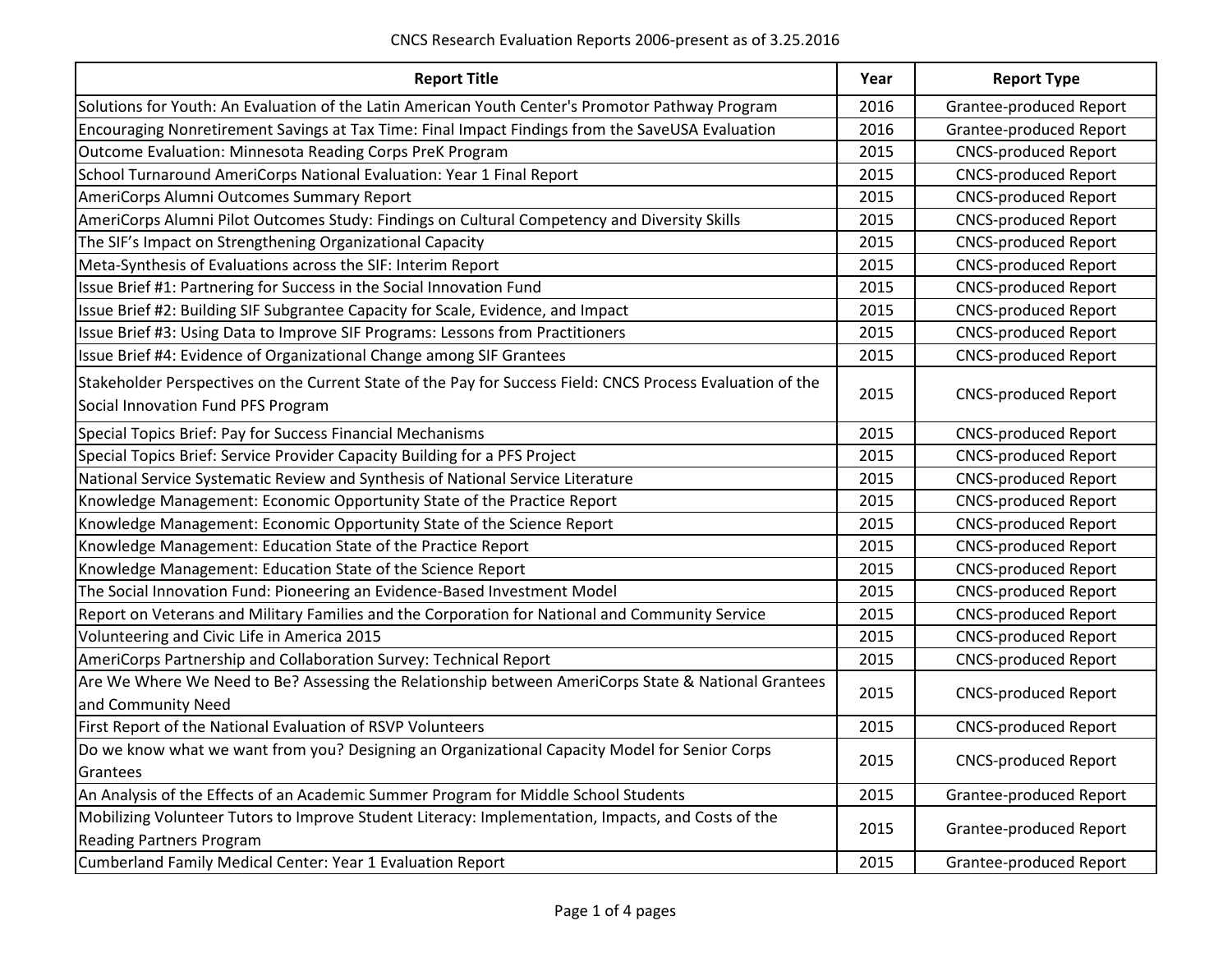CNCS Research Evaluation Reports 2006-present as of 3.25.2016

| <b>Report Title</b>                                                                                                                                          |      | <b>Report Type</b>             |
|--------------------------------------------------------------------------------------------------------------------------------------------------------------|------|--------------------------------|
| The Second Generation of Jobs-Plus Programs: Implementation Lessons from San Antonio and the Bronx                                                           |      | Grantee-produced Report        |
| Gateway to College: Lessons from Implementing a Rigorous Academic Program for At-Risk Young People                                                           |      | Grantee-produced Report        |
| Engaging Disconnected Young People in Education and Work: Findings from the Project Rise<br><b>Implementation Evaluation</b>                                 |      | <b>Grantee-produced Report</b> |
| Impact Evaluation: Minnesota Reading Corps K-3 Program                                                                                                       | 2014 | <b>CNCS-produced Report</b>    |
| Civic Engagement and Social Cohesion: Measuring Dimensions of Social Capital to Inform Policy                                                                | 2014 | <b>CNCS-produced Report</b>    |
| Volunteering and Civic Life in America 2014                                                                                                                  | 2014 | <b>CNCS-produced Report</b>    |
| Descriptive Report for the Senior Companion Program Independent Living Pilot/Feasibility Survey                                                              | 2014 | <b>CNCS-produced Report</b>    |
| SCP Independent Living Performance Measurement Survey: Process, Rationale, Results, and<br>Recommendations                                                   | 2014 | <b>CNCS-produced Report</b>    |
| Soccer for Success: Independent Evaluation of Program Impact 2013-2014                                                                                       | 2014 | Grantee-produced Report        |
| Economic Self-Sufficiency and Life Stability One Year after Starting a Social Enterprise Job                                                                 | 2014 | Grantee-produced Report        |
| Quasi-Experimental Impact Study of NFWS/SIF Workforce Partnership Programs: Evidence on the<br>Effectiveness of Three Workforce Partnership Programs in Ohio | 2014 | <b>Grantee-produced Report</b> |
| Hope Health Clinic: Final Evaluation Report, 2011-2014                                                                                                       | 2014 | Grantee-produced Report        |
| Open Arms Children's Health Dental Service: Evaluation Report                                                                                                | 2014 | <b>Grantee-produced Report</b> |
| Annual Report for MCHD the Bridge and El Puente Programs                                                                                                     | 2014 | Grantee-produced Report        |
| Social Innovation Fund Report: Access to Mental Health Services Through Emergency Department<br>Telepsychiatry                                               | 2014 | <b>Grantee-produced Report</b> |
| Kings Daughters Medical Center: Final Evaluation Report                                                                                                      | 2014 | Grantee-produced Report        |
| Social Innovation for Missouri: Final Report                                                                                                                 | 2014 | Grantee-produced Report        |
| Colorado Parent and Child Foundation: Social Innovation Fund Evaluation Report                                                                               | 2014 | Grantee-produced Report        |
| First 5 Service Corps Project Evaluation 2012-2014                                                                                                           | 2014 | Grantee-produced Report        |
| Pre-School-U: Implementation Evaluation Findings                                                                                                             | 2014 | Grantee-produced Report        |
| Year 4 Evaluation of City Year New York's Whole Schools Whole Child Initiative                                                                               | 2014 | Grantee-produced Report        |
| Volunteering as a Pathway to Employment: Does Volunteering Increase Odds of Finding a Job for the Out of<br>Work?                                            | 2013 | <b>CNCS-produced Report</b>    |
| Budgeting for Rigorous Evaluation: Insights from the Social Innovation Fund                                                                                  | 2013 | <b>CNCS-produced Report</b>    |
| Volunteering and Civic Life in America 2013                                                                                                                  | 2013 | <b>CNCS-produced Report</b>    |
| 2013 AmeriCorps VISTA Member Survey Quant Tables                                                                                                             |      | <b>CNCS-produced Report</b>    |
| 2013 AmeriCorps VISTA Member Survey                                                                                                                          | 2013 | <b>CNCS-produced Report</b>    |
| Meade Activity Center Program Evaluation Report 2012-2013                                                                                                    | 2013 | Grantee-produced Report        |
| Get Healthy Access Program: Year 1 Evaluation Report                                                                                                         | 2013 | Grantee-produced Report        |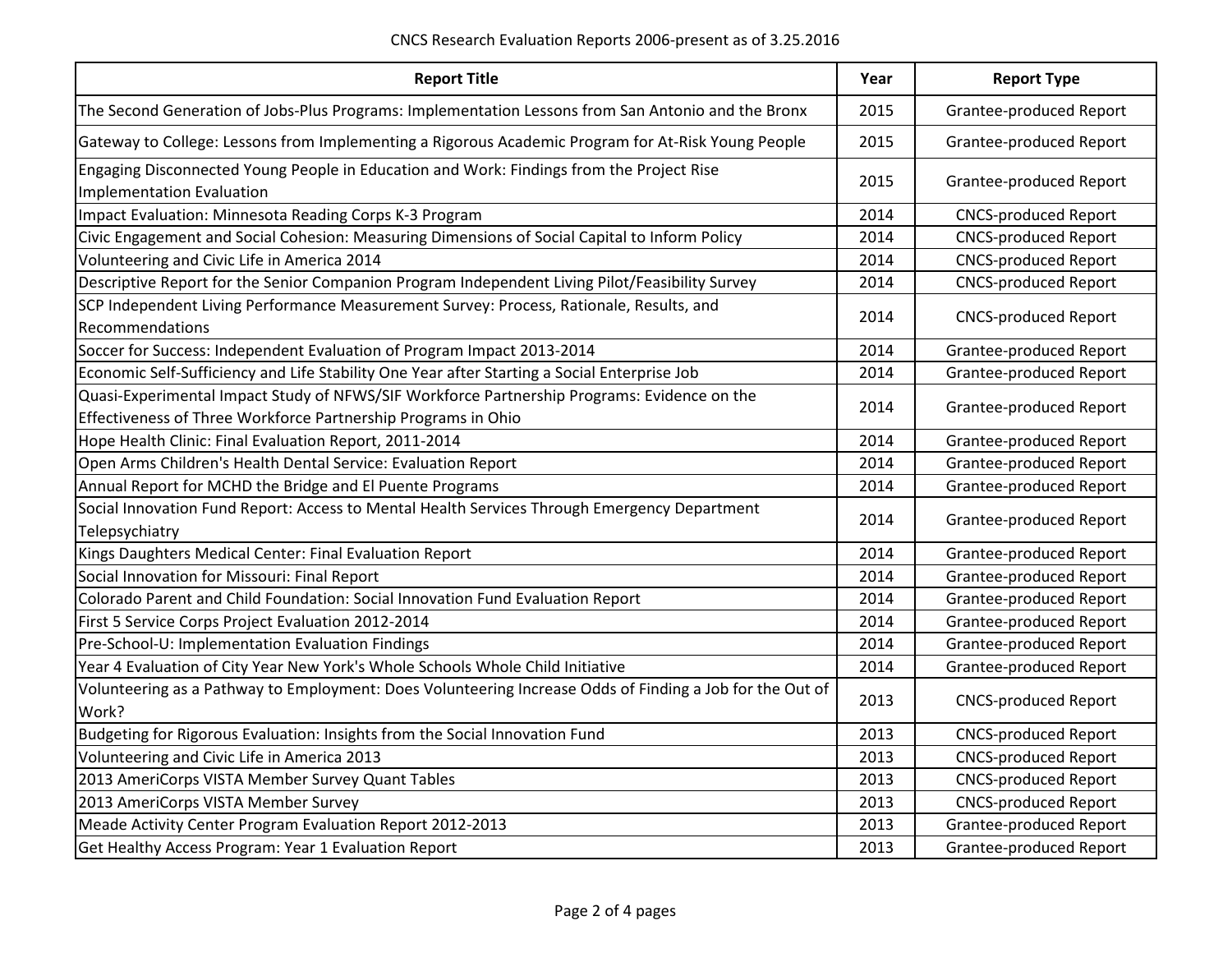| <b>Report Title</b>                                                                                                                                                  | Year | <b>Report Type</b>             |
|----------------------------------------------------------------------------------------------------------------------------------------------------------------------|------|--------------------------------|
| Impact and Implementation Findings from an Experimental Evaluation of Playworks: Effects on School<br>Climate, Academic Learning, Student Social Skills and Behavior |      | Grantee-produced Report        |
| The Effectiveness of Secondary Math Teachers from Teach For America and the Teaching Fellows Programs                                                                |      | Grantee-produced Report        |
| 2013 PLSC Evaluation Report                                                                                                                                          | 2013 | Grantee-produced Report        |
| Volunteering and Civic Life in America 2012                                                                                                                          | 2012 | <b>CNCS-produced Report</b>    |
| AmeriCorps VIP Volunteer Capacity Study                                                                                                                              | 2012 | Grantee-produced Report        |
| 2012 Report for Saint Joseph Health System: Virtual Primary Care Delivery                                                                                            | 2012 | Grantee-produced Report        |
| The Economic Impact of Communities in Schools                                                                                                                        | 2012 | Grantee-produced Report        |
| Volunteering and Civic Life in America 2011                                                                                                                          | 2011 | <b>CNCS-produced Report</b>    |
| Serving Communities - Case Studies on Nonprofits Using National Service to Solve Community Problems                                                                  | 2011 | <b>CNCS-produced Report</b>    |
| National Evaluation of Youth Corps: Findings at Follow-up                                                                                                            | 2011 | <b>CNCS-produced Report</b>    |
| National Evaluation of Youth Corps Survey                                                                                                                            | 2011 | <b>CNCS-produced Report</b>    |
| Doing More With Less Case Studies on the Impact of National Service                                                                                                  | 2011 | <b>CNCS-produced Report</b>    |
| Youth Investment Center Evaluation Report                                                                                                                            | 2011 | Grantee-produced Report        |
| AmeriCorps Red Cross Program Evaluation 2011                                                                                                                         | 2011 | Grantee-produced Report        |
| Volunteering in the United States, 2010                                                                                                                              | 2010 | <b>CNCS-produced Report</b>    |
| Civic Life in America, 2010                                                                                                                                          | 2010 | <b>CNCS-produced Report</b>    |
| Providing Quality of Life Through Intentional Community Living Outcomes for the Camphill                                                                             | 2010 | Grantee-produced Report        |
| Evaluation of the Implementation of the California's Promise Program                                                                                                 | 2010 | Grantee-produced Report        |
| Americorps Red Cross Program Evaluation 2010                                                                                                                         | 2010 | Grantee-produced Report        |
| In Service to Community - Giving the Story a Name The Community HealthCorps Impact Evaluation (2)                                                                    | 2010 | Grantee-produced Report        |
| Volunteering in the United States, 2009                                                                                                                              | 2009 | <b>CNCS-produced Report</b>    |
| Civic Life in America, 2009                                                                                                                                          | 2009 | <b>CNCS-produced Report</b>    |
| Evaluation of New Jersey After 3 Reaching and Engaging New Jersey's Youth Through Afterschool Program,<br>2005-2008                                                  | 2009 | Grantee-produced Report        |
| KCRAmeriCorps CNCS Annual Program Review 2008-2009                                                                                                                   | 2009 | Grantee-produced Report        |
| Washington Reading Corps Program Year 2008-2009 Final Evaluation Report                                                                                              | 2009 | Grantee-produced Report        |
| Our City Forest Evaluation Report                                                                                                                                    | 2009 | Grantee-produced Report        |
| Youth Investment Center AmeriCorps Evaluation Report                                                                                                                 | 2009 | Grantee-produced Report        |
| Evaluation of the 2009 California JusticeCorps Program                                                                                                               |      | Grantee-produced Report        |
| Girls Incorporated of Alameda County AmeriCorps Program Evaluation 2008-09                                                                                           |      | <b>Grantee-produced Report</b> |
| AmeriCorps External Evaluation 2008-2009 APPLECORPS                                                                                                                  | 2009 | Grantee-produced Report        |
| Still Serving: Measuring the Eight-Year Impact of AmeriCorps on Alumni                                                                                               | 2008 | <b>CNCS-produced Report</b>    |
| Volunteering in the United States, 2008                                                                                                                              | 2008 | <b>CNCS-produced Report</b>    |